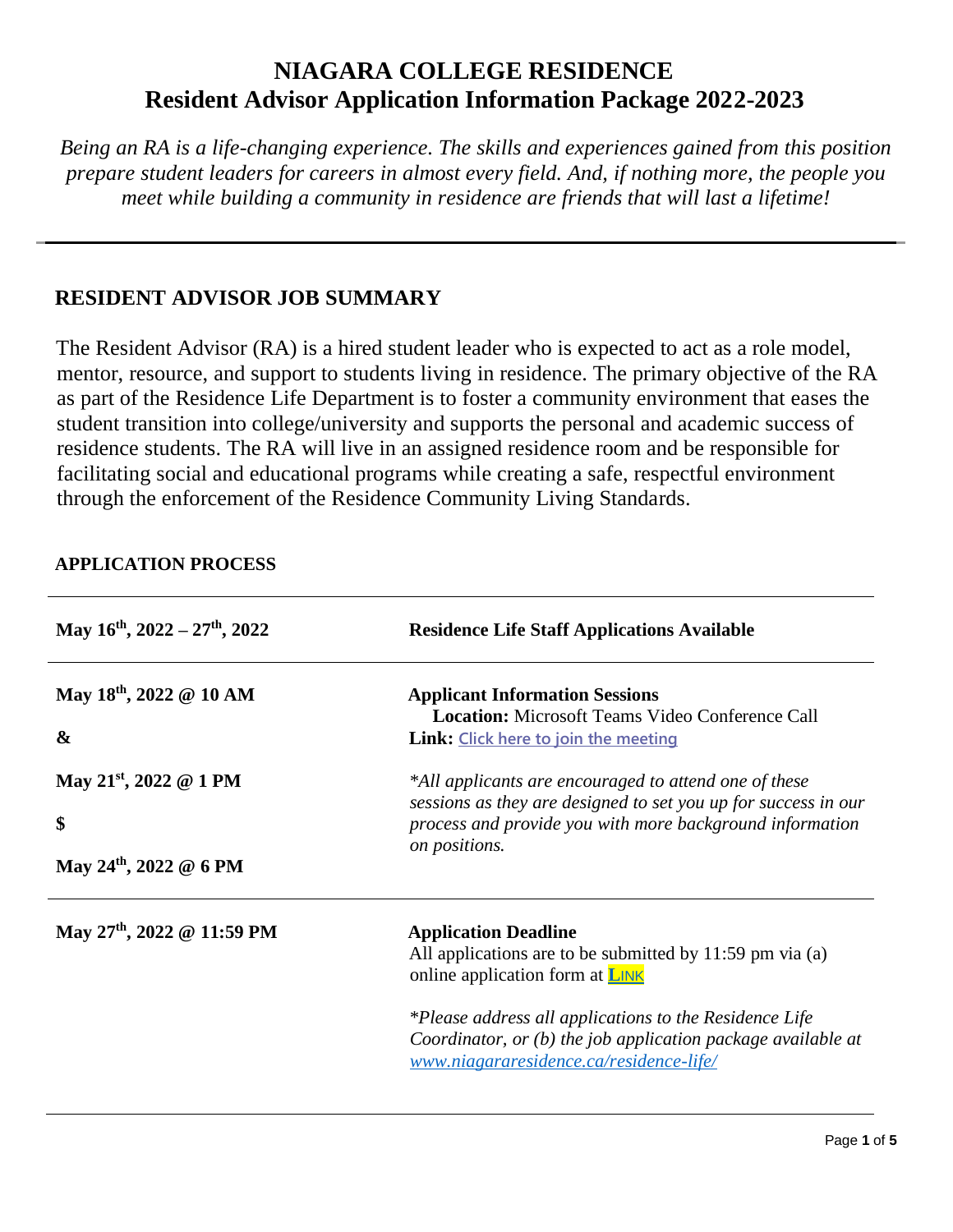| May 1 <sup>st</sup> , 2022 @ 10 AM - 2 PM                 | <b>Group Interview and Applicant Assessment Process</b><br><b>Location:</b> Microsoft Teams<br>*This is often called a 'carousel' interview process, where<br>you and a small group of applicants will work together and<br>participate in a series of activities. You will be observed by<br>current residence staff as you engage in problem-solving,<br>team building, event planning, and communication<br>exercises. This will be about 2.5-3 hours in length. |
|-----------------------------------------------------------|---------------------------------------------------------------------------------------------------------------------------------------------------------------------------------------------------------------------------------------------------------------------------------------------------------------------------------------------------------------------------------------------------------------------------------------------------------------------|
| June 6 <sup>th</sup> , 2022 – June 8 <sup>th</sup> , 2022 | <b>Individual Interview Process</b><br>Each candidate will be called in for an individual interview<br>with a small panel. Behavioral Questions will help the panel<br>assess your previous experience, preparedness, and interest<br>in the RA Position.                                                                                                                                                                                                           |
| June 13th, 2022                                           | <b>Offer Letters Sent to Successful Applicants</b>                                                                                                                                                                                                                                                                                                                                                                                                                  |
| June $16^{th}$ , 2022 @ 4 PM                              | <b>Position Acceptances Due</b>                                                                                                                                                                                                                                                                                                                                                                                                                                     |
| August $15th$ , 2022 (*Tentative) – 2 Weeks               | <b>Residence Life Staff Training Starts</b>                                                                                                                                                                                                                                                                                                                                                                                                                         |

### **APPLICATION CHECKLIST:**

- ✓ Completed Application Form
- $\checkmark$  Current Resume

## **KEY CONTACTS:**

For any questions related to this job opportunity please contact Tasha Trudel (Residence Life Coordinator) at [ttrudel@niagararesidence.ca](mailto:ttrudel@niagararesidence.ca)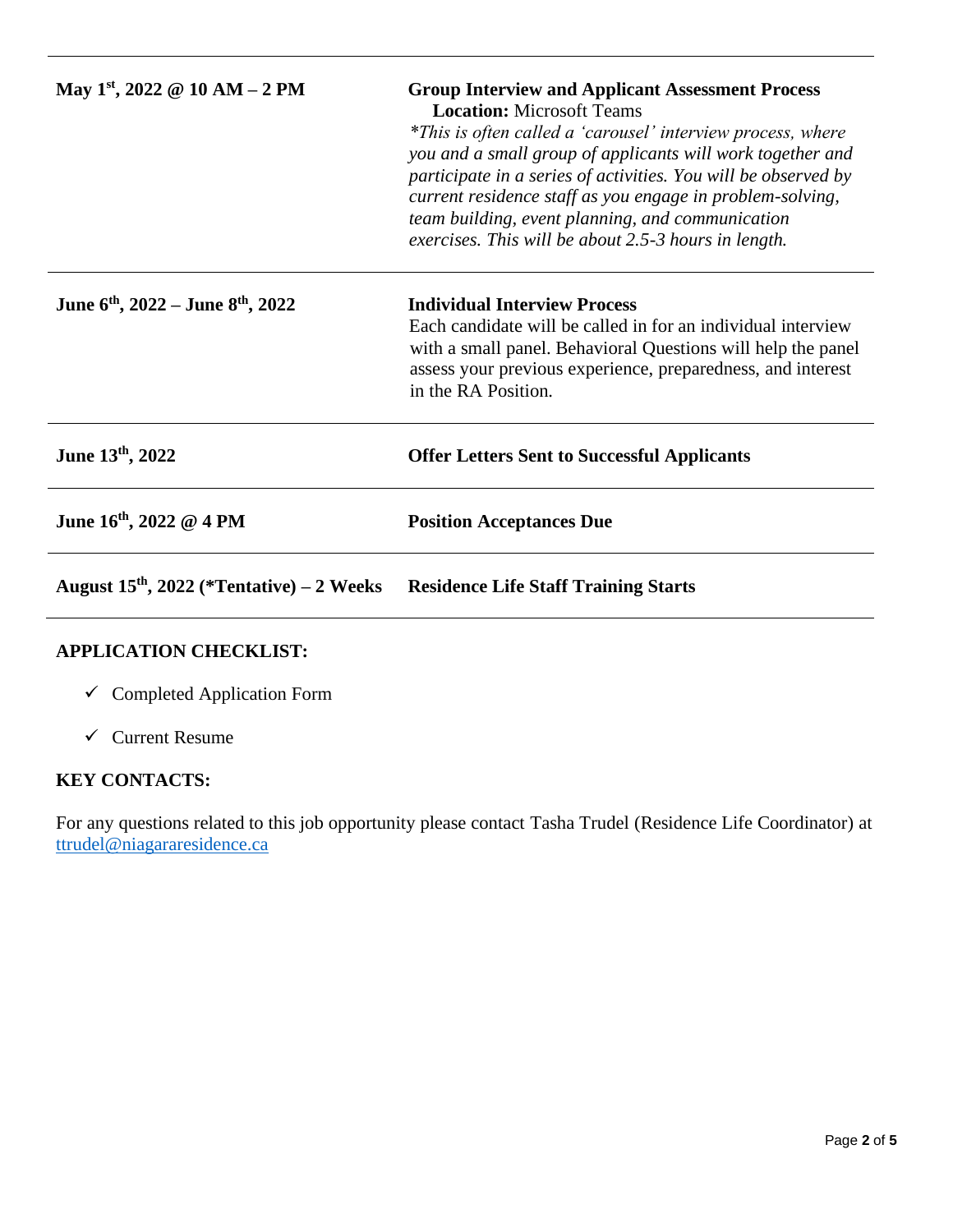

## **Resident Advisor**

#### **1. Position Summary and Job Magnitude**

The Resident Advisor (RA) is a hired student leader who is expected to act as a role model, mentor, resource, and support to students living residence. The primary objective of the RA as part of the Residence Life Department is to foster a community environment that eases the student transition intocollege/university, and supports the personal and academic success of residence students. The RA willlive in an assigned residence room and be responsible for facilitating social and educational programs while creating a safe, respectful environment through the enforcement of the Residence Community Living Standards.

#### **2. Essential Functions and Basic DutiesGeneral**

#### **Responsibilities**

- RAs are expected to give the responsibilities of the position priority over all other activities except those which pertain to their academic success.
- RAs may be required to work between 0-16 hours per week.
- Wear the RA uniform as directed.
- Read, understand, and model the expectations of student behaviour detailed in the ResidentAdvisor Conditional Offer of Employment, the Student Resident Agreement (SRA), the Residence Handbook, the Residence Community Living Standards (RCLS), and associatedresidence and college/university handbooks, policies and procedures.
- Be visible, approachable, and accessible during scheduled shifts and associated duties.
- Serve as a positive role model for others at all times; behaving in a manner that exemplifies thevalues of the residence and college/university community, maintaining high standards of personal conduct, and understanding that intimate personal relations with Residents are unwise.
	- Attend all scheduled meetings, including but not limited to:
		- o A one-hour weekly staff meeting; and
		- $\circ$  Regular individual reporting meetings with the Residence Life Coordinator (ordesignate).
- Attend all scheduled training sessions, including but not limited to:
	- o Pre-service orientation and information sessions (1-2 days in April);
	- o Residence Life Staff Property Training Program (1-3 weeks in August); and
	- o In-service training sessions (1-2 hours/month and 1 day in January).
- Remain in the residence during scheduled shifts and/or while 'on duty.'
- Complete all other duties as required by Residence Management.

#### **Programming/Community Development**

- Work with the Residence Life Coordinator (or designate) to assess community needs and todevelop monthly programming which attempts to address the needs identified.
- Plan, implement, and evaluate a minimum of one social program and one educational programper month. This number may increase at the discretion of the Residence Life Coordinator (or designate).
- Maintain and update the assigned bulletin board(s), if applicable.
- Advise all staff and students about planned activities through individual and group meetings.
- Encourage all residents to become involved in floor, residence, and campus activities.
- Hold a floor meeting once per month designed for discussing community concerns, planned activities, and other issues outlined by the Residence Life Coordinator (or designate).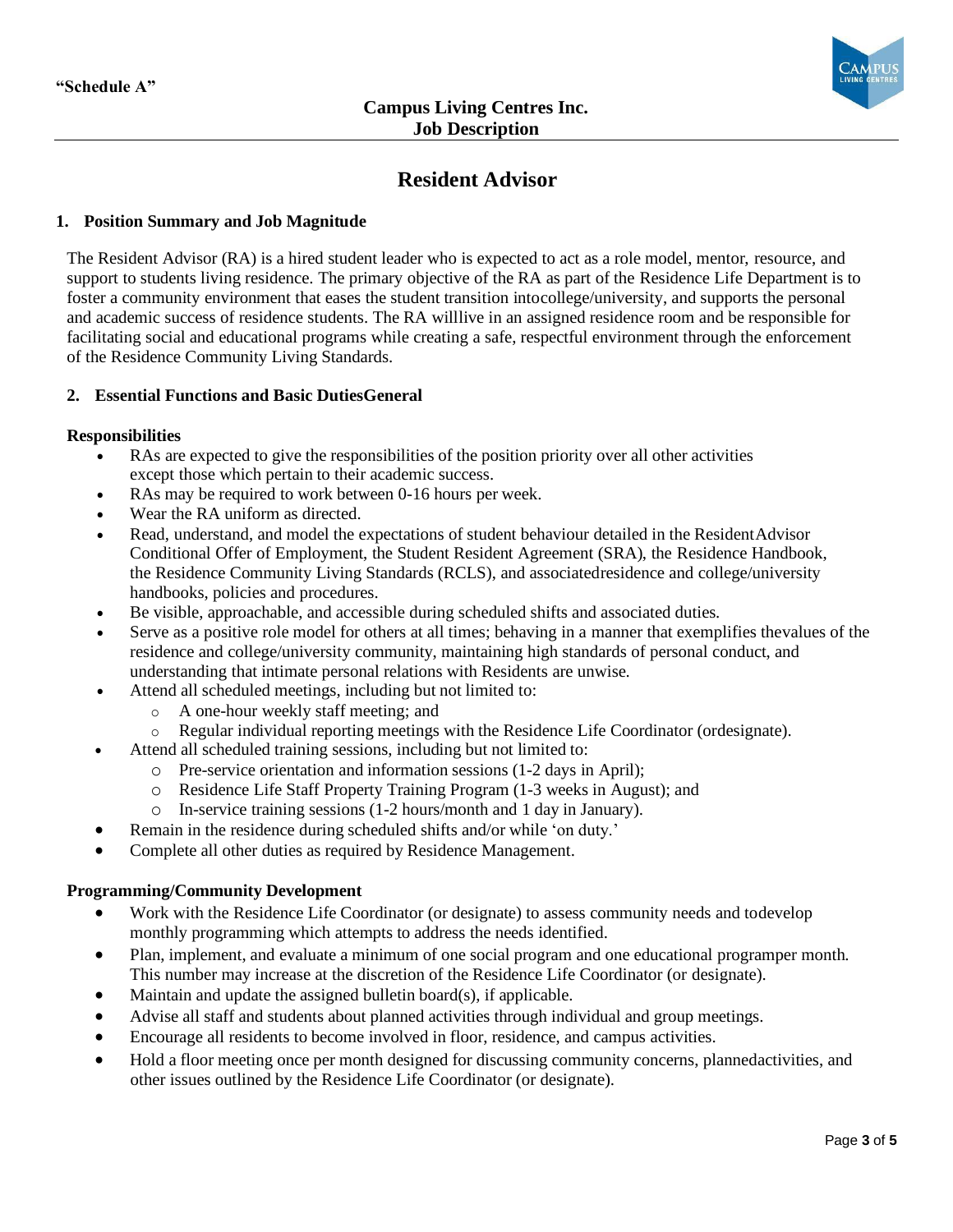#### **Administration**

• Complete all assigned administrative tasks, including but not limited to: incident reports, personof concern reports, programming logs, program evaluations, waivers, on-call shift reports, maintenance work orders, etc.

#### **Student Support/Safety in Residence**

- Respond to questions and concerns raised by the community in a timely and responsible manner.
- Assist with the resolution of conflicts in the community, such as roommate conflicts.
- Assist residents with personal, social and academic concerns and refer residents to appropriateresources as required.
- Respond to and provide assistance during residence emergencies or student crises.
- Maintain the highest level of confidentiality in regards to resident issues.

#### **Networking/Relationship Building**

- Work in co-operation with other staff including but not limited to: the Residence Life Manager(RLM), the General Manager (GM), the Operations Manager (OM), Residence Service Representatives (RSR), other residence and college staff, student leadership groups and community partners.
- Serve as a liaison between the Residence Staff, Residence Council, the college/university, and students.

#### **Crisis and Emergency Response**

• Report any and all incidents, that in any way concern the Residence that become your knowledge, to a member of the Residence Management Team in a timely manner (incidents include, but are not limited to, Ambulance, Police, or Fire officials being called to the residence, any breaches of residence rules or illegal acts in residence).

#### **Health & Safety**

- Work in the manner and with the protective devices, measures and procedures required by theOHSA, regulations, and Campus Living Centres (e.g. wearing safety shoes, confining hair, jewelry, or loose clothing around moving parts, etc).
- Online training modules and in-person training must be completed before starting regular duties.
- WHMIS 2015 and GHS system, and standard operating procedures training must be completedprior to beginning regular duties.

#### **3. Performance Measurements**

Performance will be primarily measured on the following factors:

- Adaptability & Flexibility
- Communication
- Customer Service
- Initiative
- Interpersonal Skills
- Leadership
- Organization & Planning
- Overall Performance
- Quality of Desired Results
- Reliability
- Skill & Knowledge